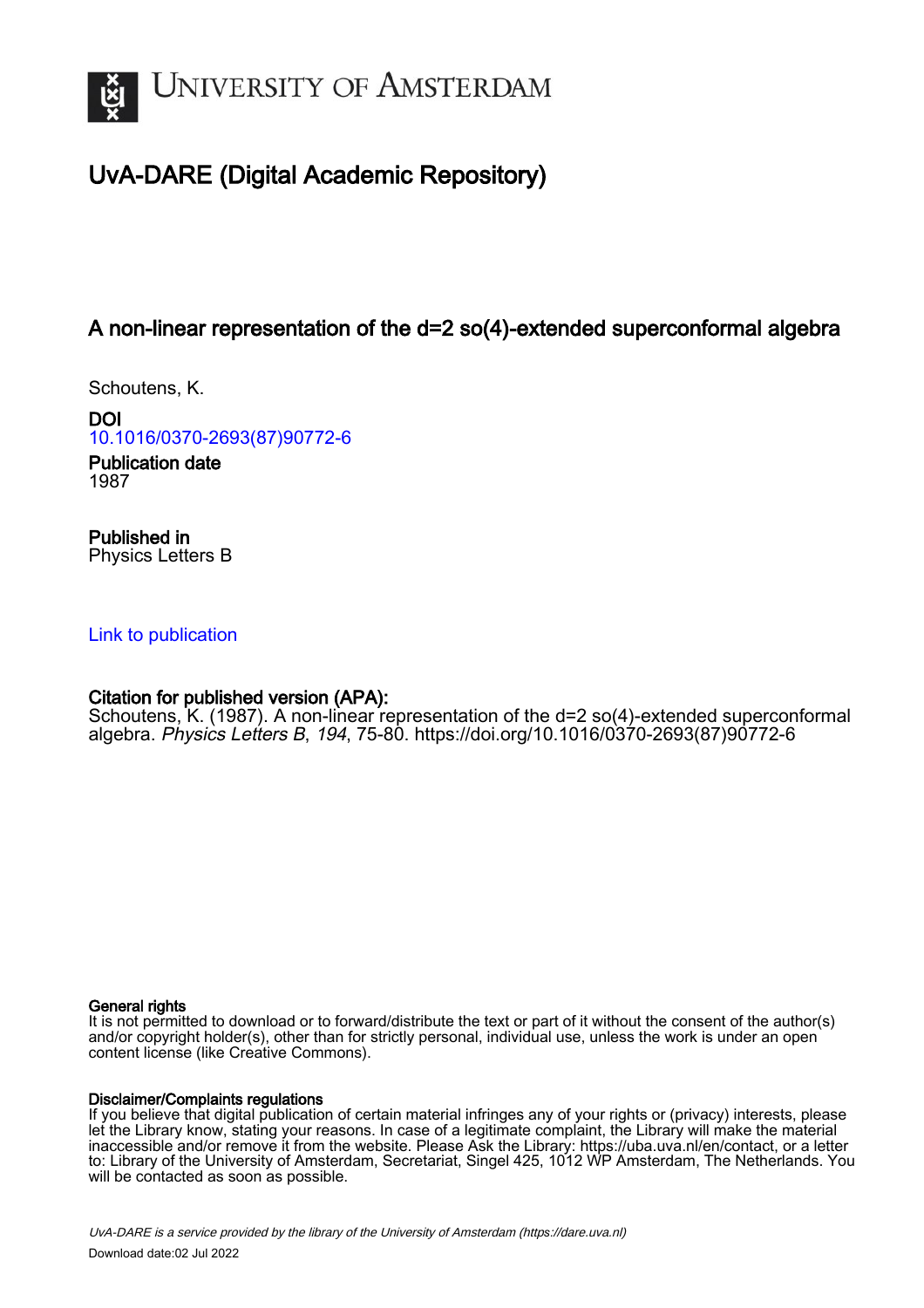### A NON-LINEAR REPRESENTATION **OF THE d=2** so(4)-EXTENDED SUPERCONFORMAL ALGEBRA

#### K. SCHOUTENS

*Institute for Theoretical Physics, Princetonplein 5, PO Box 80. 006, 3508 TA Utrecht, The Netherlands* 

Received 1 April 1987; revised manuscript received 8 May 1987

We present a non-linear representation of the so(4)-extended  $d=2$  superconformal algebra in terms of one boson and four Majorana fermions. The matter fields and the currents can be grouped into a single  $N=4$  superfield. Breaking the supersymmetry to  $N=3$  or  $N=2$  leads to new representations of the  $N=3,2$  superconformal algebras.

*1. Introduction.* The study of two-dimensional models possessing conformal or superconformal symmetries [1-3] is relevant both for statistical mechanics and high-energy physics. Exponents describing the critical behaviour of certain  $d=2$  statistical systems can be related to weights of unitary representations of (super) conformal algebras [ 4,5 ]. In string theory (super)conformal algebras are present as gauge algebras in the two-dimensional formulation of (super)string models [6].

In addition to the  $d=2$  conformal algebra (Virasoro algebra) and the  $N=1$  superconformal algebra (Neveu-Schwarz-Ramond algebra [7,8]) superconformal algebras (SCA) with extended supersymmetry exist. An N-extended superconformal algebra consists of Virasoro generators  $L_n$ , supercharges  $G_m$ ,  $m = 1,2,...,N$ , and additional generators that are needed to close the algebra. The most important examples are

(i) The regular series of N-extended ( $N \ge 2$ ) SCA given by Ademollo et al. [9] which have the so(N) Kac-Moody algebra (KMA) as a subalgebra. For  $N \le 4$  these algebras admit a central extension.

(ii) An exceptional  $N=4$  SCA with the su(2) KMA as a subalgebra [9,10].

The SCA's exist in different varieties which are in general not equivalent (Neveu-Schwarz, Ramond, twisted, non-twisted, see e.g. ref. [11]). A classification of all SCA's with generators of conformal spin  $2 \ge J \ge \frac{1}{2}$  has been given in refs.  $[12,13]$ .

It is the purpose of this note to show that the so(N)-extended SCA's with  $N=2,3$  or 4 can all be realized non-linearly on the Hilbert space spanned by a single real boson  $\varphi$  and four Majorana fermions  $\chi^i$ ,  $i=1,...,4$ , or, alternatively, on the Hilbert space spanned by six Majorana fermions  $\chi^{i}$ ,  $i=1,...,4$ , and  $\psi^{a}$ ,  $a=1,2$ .

2. N-extended superconformal theory. In ref. [9] the so(N)-extended SCA is defined as the algebra of superconformal transformations of the coordinates  $Z = (z, \theta^i)$ ,  $i = 1, ..., N$ , which describe one light-cone sector of a superspace extension of  $d=2$  spacetime. The variation of *z,0'* under the action of a generator  $G_n^{i_1...i_k}$  with parameter  $\alpha_n^{i_1...i_R}$  reads

$$
\delta z = i^{R(R-1)/2} (2-R) \alpha_n^{i_1...i_R} \theta^{i_1} ... \theta^{i_R} z^{n+1-R/2} ,
$$

$$
\delta\theta^{i} = -i^{R(R-1)/2} \left( \sum_{i=1}^{R} (-1)^{R-i} \delta^{i,i} \alpha_{n}^{i_{1}...i_{R}} \theta^{i_{1}} ... \theta^{i_{R}} z^{n+1-R/2} - (n+1-\frac{1}{2}R) \alpha_{n}^{i_{1}...i_{R}} \theta^{i_{1}} ... \theta^{i_{R}} \theta^{i} z^{n-R/2} \right).
$$
 (1)

Both  $G_n^{i_1...i_R}$  and  $\alpha_n^{i_1...i_R}$  are completely antisymmetric in  $i_1...i_R$ . The index n is integer (half-integer) if R is even (odd). The algebra of the transformations (1) is

0370-2693/87/\$ 03.50 © Elsevier Science Publishers B.V. (North-Holland Physics Publishing Division)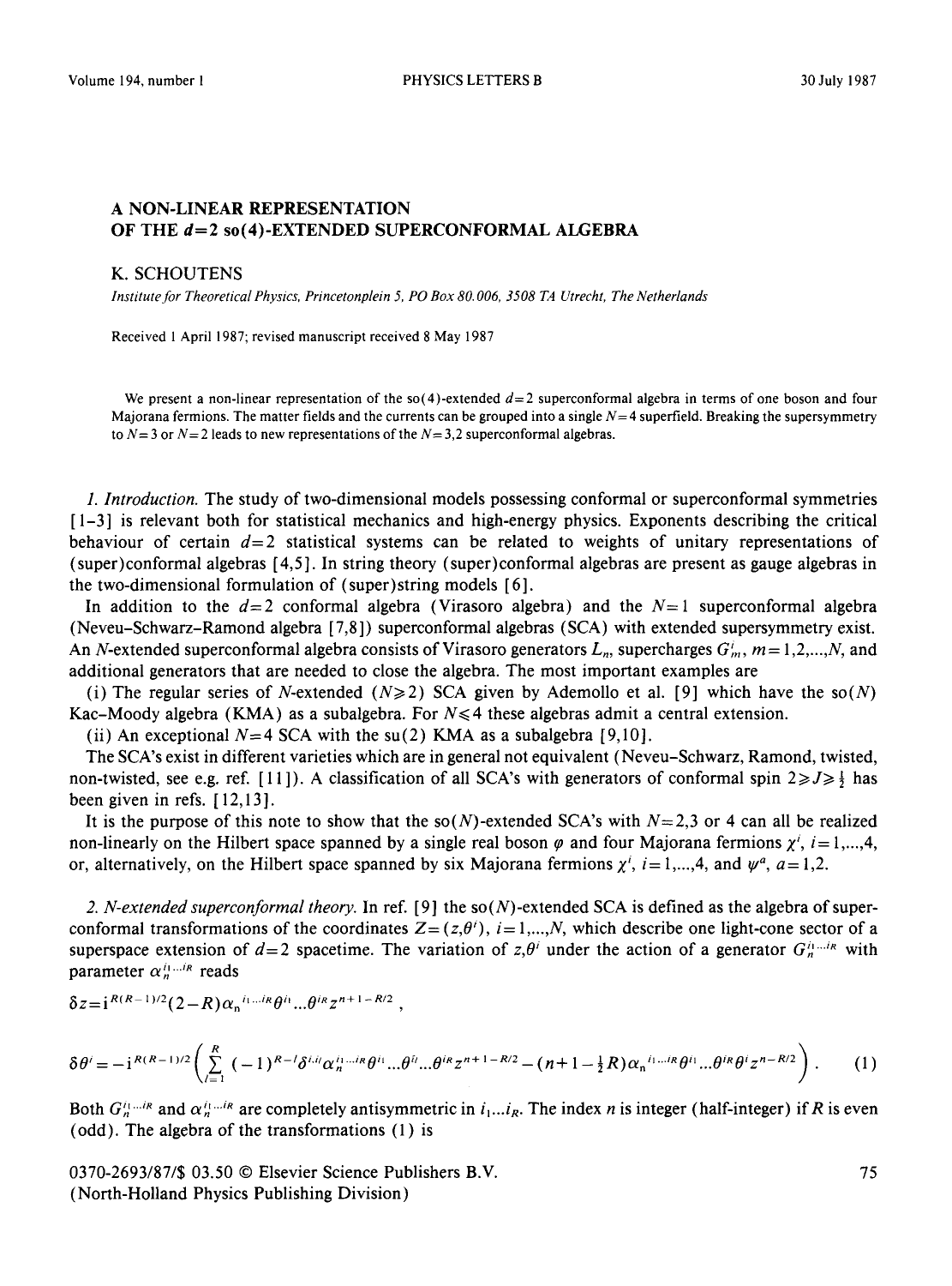$$
[G_m^{i_1...i_R}, G_n^{j_1...j_S}] = i^{-RS} \Big( [m(2-S) - n(2-R)] G_{n+m}^{i_1...i_Rj_1...j_S} - i \sum_{l=1}^R \sum_{k=1}^S (-1)^{l+k+S} \delta^{i_l j_k} G_{n+m}^{i_1...i_Rj_1...j_k...j_S} \Big). \tag{2}
$$

**A** general superconformal transformation is parametrized by the displacement superfield

$$
E(z,\theta^i) = 2\sum_{n} \sum_{(i)} i^{R(R-1)/2} \alpha_n^{(i)} \theta^{(i)} z^{n+1-R/2} . \qquad (3)
$$

where (i) denotes a general multi-index  $i_1...i_R$ ,  $0 \le R \le N$ . The transformation of a *primary* superfield  $\Phi_A$  of dimension  $\Delta$  reads (cf. refs. [1,14])

$$
\delta \Phi_{\Delta} = (\delta z) \partial_z \Phi_{\Delta} + (\delta \theta^i) \partial_{\theta^i} \Phi_{\Delta} + \Delta (\partial_z E) \Phi_{\Delta} = E \partial_z \Phi_{\Delta} + \frac{1}{2} (D^i E) (D^i \Phi_{\Delta}) + \Delta (\partial_z E) \Phi_{\Delta}.
$$
 (4)

where we used the covariant derivative  $D' = \partial_{\theta'} + \theta' \partial_z$ . The components  $G_n^{(i)}$  can be assembled in the *current* superfield  $J^{(N)}$ 

$$
J^{(N)} = \sum_{n} \sum_{(i)} \frac{1}{R!} i^{R(3R+1)/2} \theta^{N-(i)} G_n^{(i)} z^{-n-2+R/2} , \qquad (5)
$$

where  $\theta^{N-(i)}$  is shorthand for  $[1/(N-R)!] \epsilon^{j_1...j_{N-R}(i_1...i_R)} \theta^{j_1}... \theta^{j_{N-R}}$ . This definition is such that  $J^{(N)}$  transforms as a primary superfield of dimension  $\Delta = \frac{1}{2}(4-N)$ . In a quantum mechanical realization of the SCA its transformation will be modified due to the presence of central terms in the quantum mechanical current algebra.

Using (3) and (5) we can write the variation of a general superfield under the superconformal transformation parametrized by  $E(z, \theta^i)$  very concisely as

$$
\delta \Phi(Z_2) = \frac{1}{2} \oint_{C_{22}} \frac{dZ_1}{2\pi i} E(Z_1) J^{(N)}(Z_1) \Phi(Z_2) , \qquad (6)
$$

where  $Z = (z, \theta^i)$ ,  $\oint dZ/2\pi i = \oint (dz/2\pi i) \int d^N\theta$  and  $C_z$  is a curve in the complex plane enclosing the point z. All information about the transformation properties of  $\Phi(z)$  is encoded in the super operator product expansion (SOPE) of  $J^{(N)}(Z_1)$  and  $\Phi(Z_2)$ .

*3. A representation of the so(4)-extended SCA.* Having demonstrated some general features of theories with N-extended superconformal invariance we now turn to concrete realizations of these theories in terms of bosonic and fermionic quantum fields. If these fields are described by *a free* action then the central term in the Virasoro subalgebra

$$
[L_n, L_m] = (n-m)L_{n+m} + \frac{1}{12}cm(m^2 - 1)\delta_{m+n}
$$
\n(7)

is given by

 $c = #(\text{real bosons}) + \frac{1}{2}$  #(Majorana fermions). (8)

A number of representations of SCA's in terms of free bosonic and fermionic fields are known. The  $N= 0.1,2$ and the exceptional  $N=4$  SCA's admit *linear* representations with  $c=1$ ,  $3/2$ , 3 and 6 respectively which form the basis of the  $N=0,1,2$  and 4 (spinning) string models [6]. In ref. [15] a purely bosonic *non-linear* representation of the  $N=2$  SCA is given in terms of vertex operators built from a single bosonic field taking values on a circle (see also ref. [16]). Also in ref. [11], where a  $c = 3/2$  representation of the  $N=3$  SCA is presented, vertex operators are used to construct some of the superconformal generators. Another possibility, which has first been noted in refs. [ 14,17 ], is to realize superconformal symmetries *non-linearly* among free fermions only. For  $N=1$  the most general construction of this type has been discussed in ref. [18]. In ref. [19] a free fermion construction has been used to construct the discrete series of  $c < 3$  unitary representations of the  $N=2$ SCA.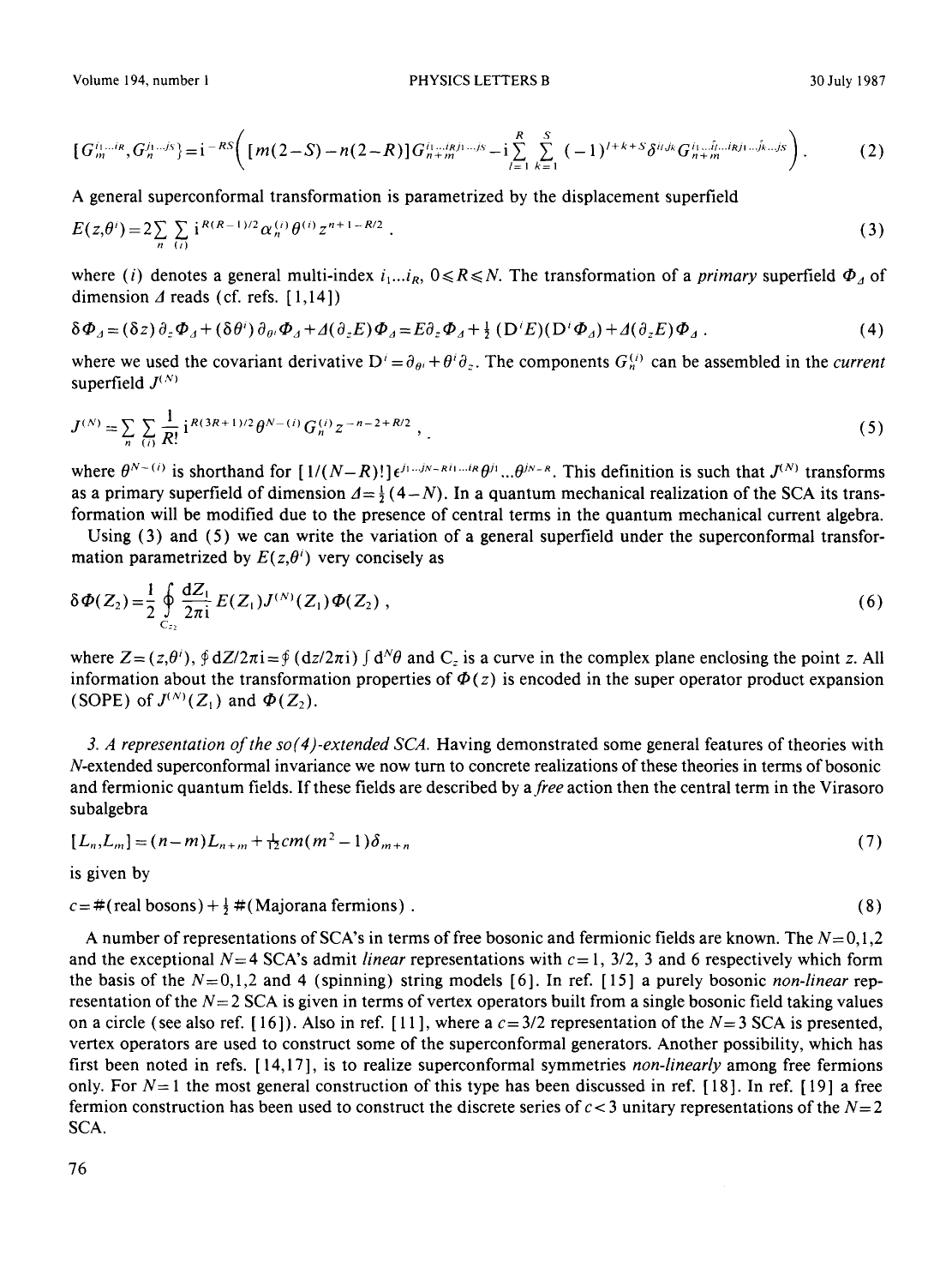### Volume 194, number 1 **PHYSICS LETTERS B** 30 July 1987

Here we will present a non-linear  $c=3$  representation of the so(4)-extended  $N=4$  SCA which we obtain by combining the following two  $c = 3/2$  representations of the  $N=1$  SCA.

(i) The linear  $N=1$  representation defined in terms of a real boson  $\varphi(z)$  and a Majorana fermion  $\psi(z)$ . Using the elementary contractions

$$
\langle \varphi(z)\varphi(w)\rangle = -\log(z-w) , \quad \langle \psi(z)\psi(w)\rangle = \frac{1}{z-w}
$$
 (9)

and the Wick theorem it is easily shown that the currents

$$
L(z) = -\frac{1}{2} \cdot (\partial_z \varphi)^2 - \frac{1}{2} \cdot \psi \partial_z \psi; \quad G(z) = -i\psi \partial_z \varphi \tag{10}
$$

satisfy the following short distance operator product expansions (OPE) with  $c = 3/2$ :

$$
L(z)L(w) = \frac{\frac{1}{2}c}{(z-w)^4} + \frac{2L(w)}{(z-w)^2} + \frac{\partial_w L(w)}{z-w} + \dots,
$$

$$
L(z)G(w) = \frac{\frac{3}{2}G(w)}{(z-w)^2} + \frac{\partial_w G(w)}{z-w} + \dots, \quad G(z)G(w) = \frac{\frac{3}{2}c}{(z-w)^3} + \frac{2L(w)}{z-w} + \dots
$$
\n(11)

These OPE's are equivalent to the component algebra (2), which for  $N=1$  is just the familiar NSR algebra.

(ii) The purely fermionic  $N=1$  representation defined in terms of three Majorana fermions  $\chi'(z)$ ,  $i= 1,2,3$ . The currents

$$
L(z) = -\frac{1}{2} \cdot \chi^i \partial_z \chi^i; \quad G(z) = i \chi^i \chi^2 \chi^3 \tag{12}
$$

satisfy the same OPE's (11) with  $c=3/2$ . Supersymmetry is realized non-linearly on the fields  $\chi'(z)$ 

$$
\delta_{\mathcal{Q}}\chi'(z) = \frac{1}{2}\operatorname{ie}^{ijk}\epsilon(z)\chi'(z)\chi'(z) \tag{13}
$$

The important observation is now that the combination ( $\varphi, \psi, \chi'$ ) of both  $c = 3/2$  systems, which trivially realizes the  $N=1$  SCA with  $c=3$ , has a much richer symmetry structure which turns out to be as large as the so(4)extended SCA! In order to see this we write  $(\chi^i,\psi)$  as  $\chi^i$ , i=1,...,4, and we define

$$
L(z) = -\frac{1}{2} \cdot (\partial_z \varphi)^2; -\frac{1}{2} \cdot \chi' \partial_z \chi'; \quad G'(z) = -\frac{1}{2} i \epsilon^{ijk} \chi' \chi^k \chi' - i \chi' \partial_z \varphi,
$$
  
\n
$$
T^{ij}(z) = i \chi' \chi' , \quad \Gamma'(z) = \chi' , \quad A(z) = \varphi .
$$
\n(14)

These operators satisfy the following OPE's with  $c = 3$ :

$$
L(z)L(w) = \frac{\frac{1}{2}c}{(z-w)^4} + \frac{2L(w)}{(z-w)^2} + \frac{\partial_w L(w)}{z-w} + \dots, \quad L(z)G^i(w) = \frac{\frac{3}{2}G^i(w)}{(z-w)^2} + \frac{\partial_w G^i(w)}{z-w} + \dots,
$$
\n(15)

$$
L(z) T^{ij}(w) = \frac{T^{ij}(w)}{(z-w)^2} + \frac{\partial_w T^{ij}(w)}{z-w} + \dots,
$$

$$
L(z)\Gamma^{i}(w) = \frac{\frac{1}{2}\Gamma^{i}(w)}{(z-w)^{2}} + \frac{\partial_{w}\Gamma^{i}(w)}{z-w} + \dots, \quad L(z)\Delta(w) = \frac{\partial_{w}\Delta(w)}{z-w} + \dots,
$$

$$
G'(z)G'(w) = \frac{\frac{2}{3}c\delta^{ij}}{(z-w)^3} + \frac{2iT^{ij}(w)}{(z-w)^2} - \frac{i\partial_w T^{ij}(w)}{z-w} + \frac{2\delta^{ij}L(w)}{z-w} + \dots,
$$

$$
G'(z)T^{jk}(w) = -\epsilon^{ijkl} \left( \frac{\Gamma'(w)}{(z-w)^2} + \frac{\partial_w \Gamma'(w)}{z-w} \right) - \frac{i[\delta^{ik} G^j - \delta^{ij} G^k(w)]}{z-w} + \dots,
$$
\n(15)

77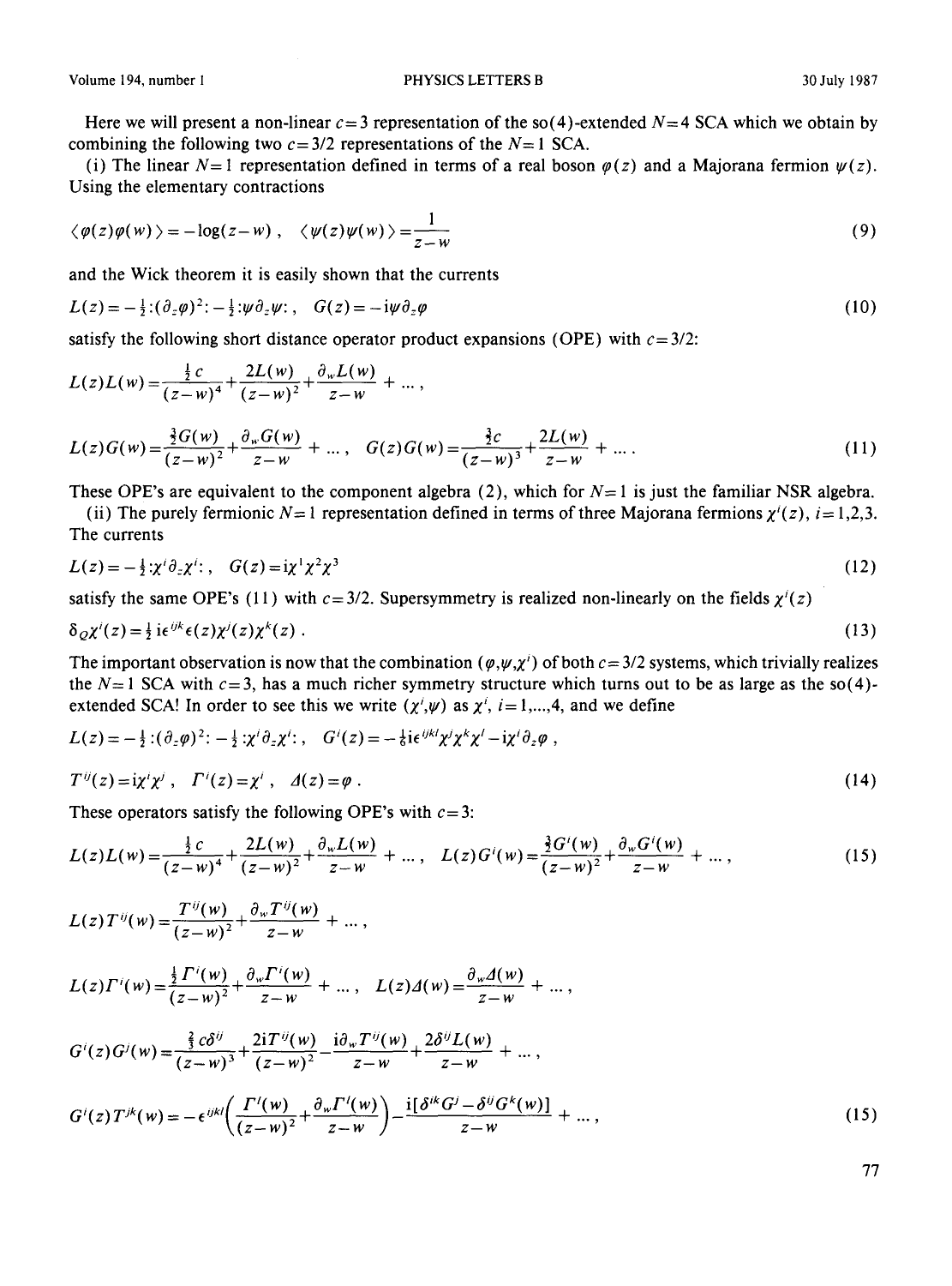Table 1

The so(4)-extended superconformal algebra. A  $c=3$  realization of this algebra is provided by the Laurent coefficients  $L<sub>n</sub>$  $\oint (dz/2\pi i)L(z)z^{n+1}, G'_n = \oint (dz/2\pi i)G'(z)z^{n+1/2}, T'_n = \oint (dz/2\pi i)T''(z)z^n, F'_n = \oint (dz/2\pi i)T'(z)z^{n-1/2}, A_n = \oint (dz/2\pi i)A(z)z^{n-1}$  of the currents (14). Up to central terms this algebra is identical to the algebra (2) for  $N=4$  by the identifications  $L_n = \frac{1}{2} G_n$ ,  $G_n^i = G_n^i$ ,  $T_n^i = G_n^i$ ,  $\tilde{T}_{n}^{ij} = \frac{1}{2} \epsilon^{ijkl} G_{n}^{kl}, \Gamma_{n}^{i} = (-1/3!) \epsilon^{ijkl} G_{n}^{kl}, \Delta_{n} = (1/4!) \epsilon^{ijkl} \Delta_{n}^{ijkl}.$ 

$$
[L_{m},L_{n}] = (m-n)L_{m+n} + \frac{1}{12}cm(m^{2}-1)\delta_{m+n}
$$
  
\n
$$
[L_{m},G'_{n}] = (\frac{1}{2}m-n)G'_{m+n}, \quad [L_{m},T''_{n}] = -nT''_{m+n}, \quad [L_{m},T'_{n}] = (-\frac{1}{2}m-n)T'_{n+m}, \quad [L_{m},A_{n}] = (-m-n)A_{m+n}
$$
  
\n
$$
\{G'_{m},G'_{n}\} = 2\delta^{ij}L_{m+n} - i(m-n)T''_{m+n} + \frac{1}{3}c(m^{2}-\frac{1}{4})\delta^{ij}\delta_{m+n}
$$
  
\n
$$
[G'_{m},T''_{n}] = n\epsilon^{ijkl}T'_{m+n} + 2i\delta^{il}G'^{kl}_{m+n}, \quad \{G'_{m},T'_{n}\} = i(m+n)\delta^{ij}A_{m+n} - \tilde{T}''_{m+n}, \quad [G'_{m},A_{n}] = i\Gamma^{i}_{n+m}
$$
  
\n
$$
[T''_{m},T''_{n}] = -i(\delta^{ik}T''_{m+n} - \delta^{il}T''_{m+n} - \delta^{jk}T''_{m+n} + \delta^{jl}T''_{m+n}) + \frac{1}{3}c(\delta^{ik}\delta^{jl} - \delta^{il}\delta^{jk})m\delta_{m+n}
$$
  
\n
$$
[T''_{m},T''_{n}] = -2i\delta^{kl}(T'^{l}_{m+n}, \quad [T''_{m},A_{n}] = 0, \quad \{T'_{m},T'_{n}\} = \frac{1}{3}c\delta^{il}\delta_{m+n}, \quad [T''_{m},A_{n}] = 0, \quad [A_{m},A_{n}] = \frac{1}{3}c(1/m)\delta_{m+n}
$$

$$
G'(z)\Gamma^{j}(w) = -\frac{\tilde{T}^{ij}(w)}{z-w} - \frac{i\delta^{ij}\partial_{w}A(w)}{z-w} + \dots, \quad G^{i}(z)A(w) = \frac{i\Gamma^{i}(w)}{z-w} + \dots,
$$
  

$$
T^{ij}(z)\Gamma^{kl}(w) = \frac{\frac{1}{3}c(\delta^{ik}\delta^{jl} - \delta^{il}\delta^{jk})}{(z-w)^{2}} - \frac{-i[\delta^{ik}T^{jl}(w) - \delta^{il}T^{jk}(w) - \delta^{jk}T^{il}(w) + \delta^{jl}T^{ik}(w)]}{z-w} + \dots,
$$

$$
T^{ij}(z)\Gamma^{k}(w) = \frac{-1[\partial^{k}T^{j}(w) - \partial^{k}T^{i}(w)]}{z-w} + \dots,
$$

$$
\Gamma'(z)\Gamma'(w) = \frac{\frac{1}{3}c\delta^{ij}}{z-w} + \dots, \quad d(z)d(w) = -\frac{1}{3}c\log(z-w) + \dots \tag{15\text{cont'd}}
$$

This establishes our central result: the currents (14) form a closed  $N=4$  superconformal algebra. The commutator algebra of the Laurent coefficients  $L_n$ ,  $G_n^i$ ,  $T_n^i$ ,  $\Gamma_n^i$ ,  $A_n$  is listed in table 1.

From the representation (14) we can also obtain a purely fermionic representation of the so(4)-extended SCA. By introducing two fermions  $\psi'(z)$ ,  $\psi^2(z)$  and making the replacements

$$
L(z) \to -\frac{1}{2} \,:\psi^a \partial_z \psi^a \,:\, -\frac{1}{2} \,:\chi^i \partial_z \chi^i \,:\, , \quad \partial_z \Delta(z) \to \psi^+ \psi^2 \;, \quad G^i(z) \to -\frac{1}{6} \,i \epsilon^{ijkl} \chi^j \chi^k \chi^l - i \chi^i \psi^l \psi^2 \;,
$$

we obtain a realization of the so(4)-extended SCA in terms of fermionic fields only. The presence of six fermionic fields in this representation suggests that it could be possible to have a  $\mathfrak{so}(6)$  symmetry among these fermions and to define as much as  $\binom{6}{3} = 20$  supercharges trilinear in the fermionic fields. However, upon closer inspection it turns out that in order to have a closed algebra without four-fermion terms (as we have in (15)) it is necessary to break the symmetry to so(4) and to keep only  $\binom{4}{3}=4$  of the supercharges.

In the representation (14) the superconformal transformations are realized *non-linearly* on the matter fields  $(\varphi, \chi')$  but (if we discard the central terms for a moment) they are realized *linearly* on the currents  $(L, G', T^{\nu}, T^{\nu}, A')$ . The current superfield, which for general N is given in (5) reads as follows for  $N=4$ :

$$
J^{(4)} = -A + i\theta^i \Gamma^i - \frac{1}{4} i\epsilon^{ijkl}\theta^i\theta^j T^{kl} - \frac{1}{6} \epsilon^{ijkl}\theta^i\theta^j\theta^k G^l + \frac{1}{12} \epsilon^{ijkl}\theta^i\theta^j\theta^k\theta^l L. \qquad (16)
$$

Apart from central terms,  $J^{(4)}$  transforms as a primary superfield of dimension 0. The OPE's (15) for the currents  $(L, G^i, T^{ij}, T^i, A)$  are equivalent to the following SOPE for the current superfield  $J^{(4)}$ 

$$
J^{(4)}(Z_1)J^{(4)}(Z_2) = \left(\sum_i \frac{\theta_{12}^{4-i}}{Z_{12}} D_2^i + 2 \frac{\theta_{12}^{4}}{Z_{12}} \partial_{z_2}\right) J^{(4)}(Z_2) - \log(Z_{12}), \qquad (17)
$$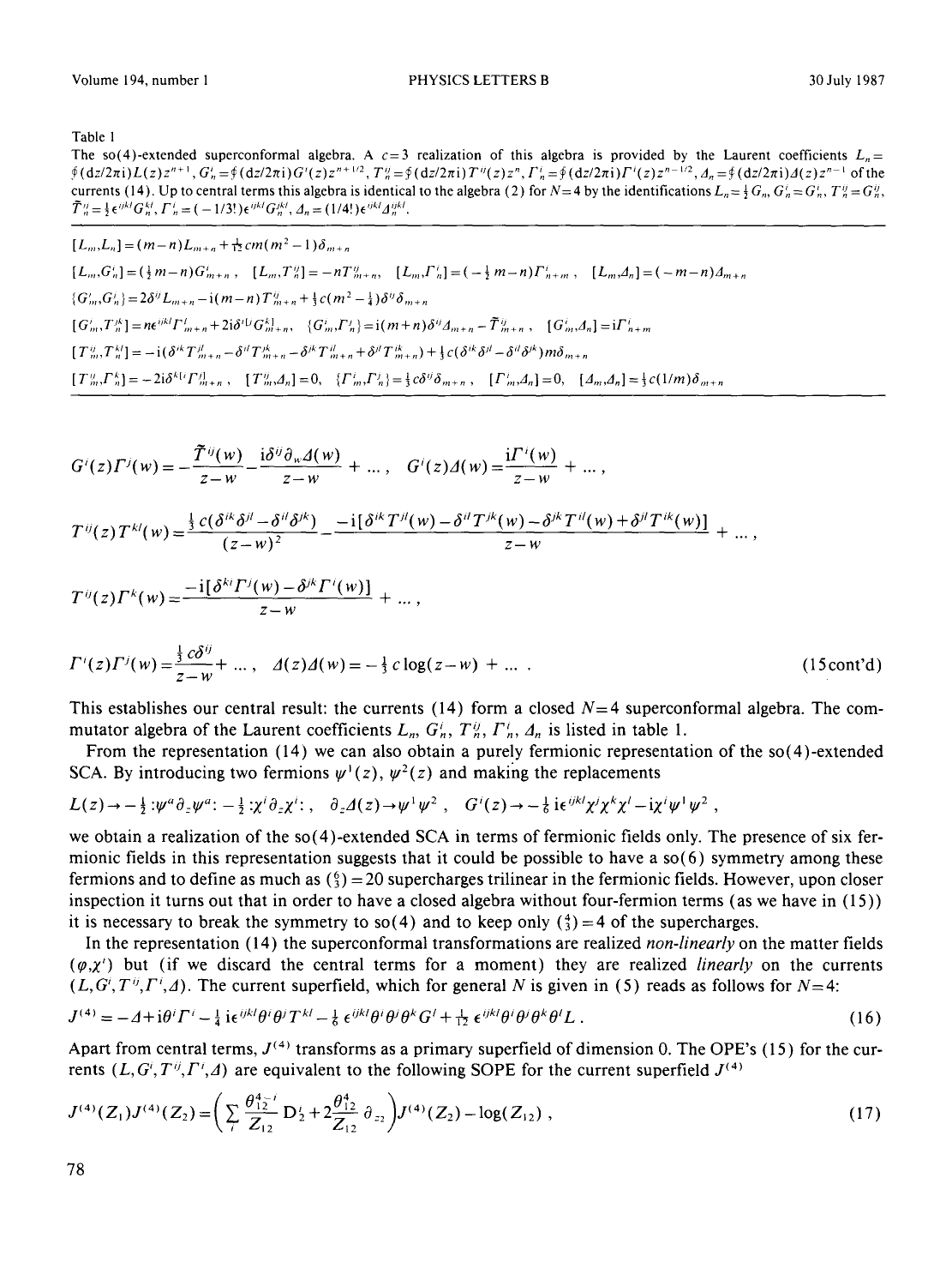Volume 194, number 1 **PHYSICS LETTERS B** 30 July 1987

where  $Z_{12} = z_1 - z_2 - \Sigma_i \theta'_1 \theta'_2$  and  $\theta'_{12} = \theta'_1 - \theta'_2$ . Note that this single formula summarizes all the commutation relations of the so(4)-extended SCA as listed in table 1. Since  $\Delta(z) = \varphi(z)$  and  $\Gamma'(z) = \chi'(z)$  we have the amusing situation that the  $N=4$  *current* superfield is at the same time the  $N=4$  *matter* superfield, or, stated differently, that the currents and the matter fields are in the same  $(8+\bar{8})$  component chiral multiplet.

4. Reduction to  $N=3,2$ . Since the so(N)-extended SCA's with  $N=3,2$  are subalgebras of the  $N=4$  algebra, the fields ( $\varphi, \chi'$ ) automatically provide representations of these smaller algebras, which are of some interest in their own right. Upon reducing  $N=4\rightarrow N=3$  we only keep the superconformal generators  $L(z)$ ,  $G^{i}(z)$ ,  $T^{\prime}(z) = -\frac{1}{2} \epsilon^{ijk} T^{jk}(z)$  and  $\Gamma^4(z)$ , *i,j,k*= 1,2,3. Their Laurent coefficients  $L_n$ ,  $G_n^i$ ,  $T_n^i$ ,  $T_n^i$  form the so(3)-extended SCA with central charge  $c=3$  which is a subalgebra of the  $N=4$  SCA listed in table 1. The superfield  $J^{(4)}$  splits as  $J^{(4)} = -\Phi^{(3)} - \theta^4 J^{(3)}$ , where  $J^{(3)}$  is the  $N = 3$  current superfield (cf. (5)) and  $\Phi^{(3)}$  is an  $N = 3$  matter superfield,

$$
\Phi^{(3)} = \varphi - i\theta^i \chi^i - \frac{1}{2} \epsilon^{ijk} \theta^i \theta^j \chi^k \psi + \frac{1}{6} i \epsilon^{ijk} \theta^i \theta^j \theta^k (\frac{1}{6} \epsilon^{lmn} \chi^l \chi^m \chi^n - \psi \partial_z \varphi).
$$
\n(18)

Interestingly, this construction automatically provides an answer to the question of how to obtain an invariant action density for the components  $(\varphi, \chi', F', \lambda)$  of a chiral  $N=3$  multiplet, i.e. a  $N=3$  scalar superfield  $\varphi(z)$ . It has been noted in ref. [9] that the traditional way to obtain an invariant action from a scalar superfield (by constructing a superspace density of the appropriate dimension from  $\Phi$  and its covariant derivatives D<sup>( $\Phi$ )</sup> fails for the N-extended algebras with  $N \ge 3$ . From the analysis above we see that for  $N=3$  this problem can be solved quantum mechanically by expressing the "auxiliary fields"  $F'$  and  $\lambda$  in  $\varphi$ ,  $\chi'$  and an additional field  $\psi$  according to

$$
F^k = \chi^k \psi \ , \quad \lambda = \frac{1}{6} \ \epsilon^{ijk} \chi^i \chi^j \chi^k - \psi \partial_z \varphi \ . \tag{19}
$$

A free action for the fields ( $\varphi$ , $\chi'$ , $\psi$ ) is then invariant under all superconformal transformations. The price one has to pay is that supersymmetry is realized non-linearly on  $(\varphi, \chi^i, \psi)$ ,

$$
\delta\varphi = i\epsilon^{i}\chi^{i} , \quad \delta\chi^{i} = -i\epsilon^{i}\partial_{z}\varphi + i\epsilon^{ijk}\epsilon^{j}\chi^{k}\psi , \quad \delta\psi = -\frac{1}{2}i\epsilon^{ijk}\epsilon^{i}\chi^{j}\chi^{k} . \tag{20}
$$

A similar analysis for the breaking  $N=4 \rightarrow N=2$  leads to a non-linear  $c=3$  representation of the  $N=2$  SCA with one real boson and four Majorana fermions, in contrast with the linear  $c=3$  representation which has a complex scalar field and one single Dirac fermion.

#### *5. Comments.*

*(i) Superstring compactification.* By applying fermionization to compactified coordinates the degrees of freedom of the  $N=1$  superstring can be organized as follows [20-22]:

 $(x^{\mu}, \psi^{\mu})$   $\mu = 1,...,4$ ,  $\chi^{I}$   $I=1,...,18$ .

Since the number of internal fermions is a multiple of 6 it is possible to define a global  $N=4$  superconformal symmetry on the internal fermionic degrees of freedom. It would be interesting to see whether this symmetry has any consequences for superstring dynamics.

*(ii) Highest weight representations.* A representation of the so(4)-extended SCA automatically provides a representation of the so(4) Kac–Moody subalgebra, which has level  $k = c/3$ . In a unitary highest weight representation the level k is a positive integer and consequently c is a positive multiple of 3. These values for c can all be realized by taking tensor products of copies of the basic  $c=3$  representation (14).

*(iii) N = 3,4 string models.* In principle the field  $\varphi$  in the multiplet  $(\varphi, \chi')$  can be interpreted as a string-coordinate. However, due to the non-linearity of the supersymmetry transformations the formulation of "so(3)or so(4)-strings" is not a straightforward extension of the results for strings with u(1)- or su(2)-extended supersymmetry  $[23,10,24]$ .

*(iv) Critical central charge.* If a SCA appears as the algebra of constraints of a quantum system then the